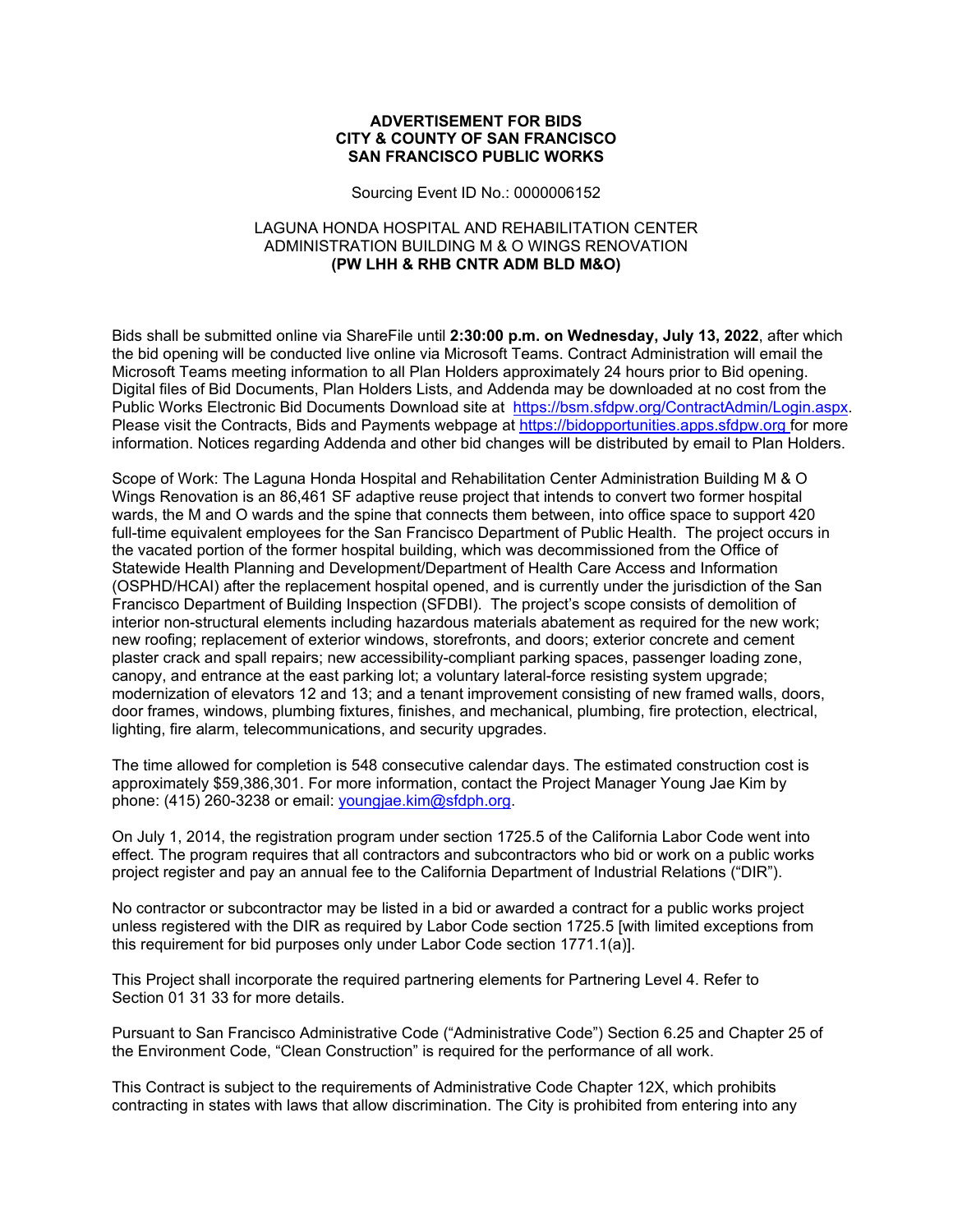Contract with a Contractor that has its United States headquarters in a state on the Covered State List or where any or all of the work on the contract will be performed in any of those states on the Covered State List. Administrative Code Chapter 12X and a list of states on the Covered State List can be found at: http://sfgsa.org/chapter-12x-anti-lgbt-state-ban-list.

The Specifications include liquidated damages. Contract will be on a Lump Sum Bid Items With Unit Prices basis. Progressive payments will be made.

The Contract will be awarded to the lowest responsible responsive bidder.

A bid may be rejected if the City determines that any of the bid item prices are materially unbalanced to the potential detriment of the City.

Bid discounts may not be applied as per Administrative Code Chapter 14B. LBE Subcontracting Participation Requirement is **22%**. For details, contact Selomey Dzikunu by phone at or by email at selormey.dzikunu@sfdpw.org. In accordance with Administrative Code Chapter 14B requirements, all bidders shall submit documented good faith efforts with their bids, except those who exceed the above stated LBE Subcontracting Participation Requirement by 35%. Bidders must achieve 80 out of 100 points to be deemed responsive. Bidders will receive 15 points for attending the pre-bid conference, if scheduled. Refer to CMD Form 2B.

An online pre-bid meeting will be held on **Wednesday, June 15, 2022 from 2:00 PM to 4:00 PM** via Microsoft Teams Meeting web conference:

**Join on your computer or mobile app** 

Click here to join the meeting

## **Or call in (audio only)**

+1 415-906-4659,,423265511# United States, San Francisco Phone Conference ID: 423 265 511#

A separate site visit has been scheduled on **Thursday, June 16 from 9:00 AM to 11:00 AM** at the Laguna Honda Hospital and Rehabilitation Center, San Francisco. All attendees must have proof of COVID-19 vaccination and be tested for COVID-19 either onsite (come 30 minutes prior to the meeting) or provide proof of negative test one day prior to the site visit. All visitors must test negative for COVID-19 within 72 hours of their first day at LHH if tested at LHH and within 120-hours, or five days, if tested by another testing site. Attendees are required to be fully masked while on the Laguna Honda Hospital campus.

In order to attend the site visit, you must register at least one day prior to meeting no later than 1pm, by emailing attendee name, company, email, phone number, proof of vaccination and negative test result if applicable to Young Jae Kim at youngjae.kim@sfdph.org. After registering, you will receive a confirmation email with further instructions and any documents for the site visit.

For information on the City's Contractor Development Program, call (415) 986-3999 or email cdp@imwis.com.

A corporate surety bond or certified check for ten percent (10%) of the amount bid must accompany each bid. Administrative Code Section 6.22(a) requires all construction greater than \$25,000 to include performance and payment bonds for 100% of the contract award.

**Class "B"** license is required to bid.

In accordance with Administrative Code Chapter 6, no bid is accepted and no contract in excess of Threshold is awarded by the City and County of San Francisco until such time as the Mayor or the Mayor's designee approves the contract for award, and the Director of Public Works then issues an order